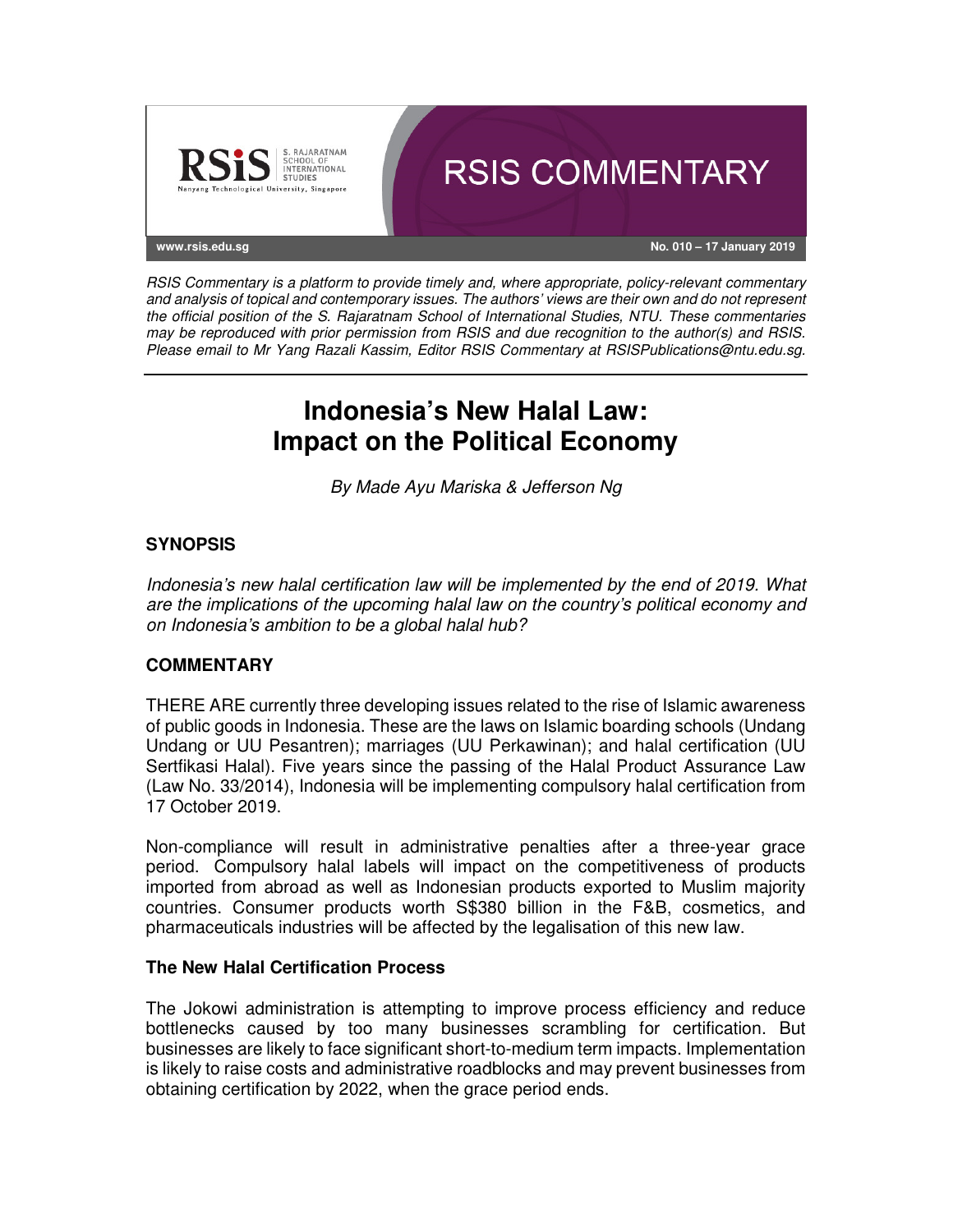Despite business concerns, strong political will remains, regardless of who wins this April's presidential election – Joko Widodo and his running mate Maruf Amin, or their challengers, Prabowo Subianto and his running mate, Sandiaga Uno. Halal law implementation is popular with a significant number of Indonesian Muslims and could be critical for Indonesia's ambition to become a global halal hub.

In Indonesia, only about 20% of products permissible for Muslims to consume are currently labelled halal. The Majelis Ulama Indonesia (MUI), the highest Islamic scholars' institution in the country, administers a voluntary halal certification scheme. This role will be taken over in October 2019 by a new state-owned entity.

A new halal certification system will be introduced and administered by Badan Penanggulangan Jaminan Produk Halal or the Halal Product Assurance Agency (BPJPH), which will involve MUI and the Halal Audit Institutions (LPH) come October 2019. In the new arrangement:

• The BPJPH will serve as the point of contact for companies to be halal-certified and the BPJPH will supervise/coordinate with LPH and MUI;

• LPHs are private or government entities (eg. state universities) accredited by the BPJPH to conduct inspections and carry out halal audits. If products meet halal standards, BPJPH will submit the results to MUI; and

• MUI will examine LPH's audits and assess the halal-certification worthiness of products. If the product passes MUI's examination, BPJPH will issue the halal certification.

#### **Challenges in Navigating Complex Halal Process**

More Indonesian Muslims are expressing their piety and adherence to Islamic values in their lifestyles and consumption patterns. A bandwagon effect is underway as more companies respond to growing demand for halal products, most memorably when Sharp Electronic Indonesia introduced a halal-certified refrigerator in mid-2018.

Businesses are likely to be concerned about additional resources (time, money, manpower) needed to comply with the new halal law. Current trends indicate a significant risk that some businesses could fail to obtain halal certification by October 2022, due to a mismatch between institutional capacity and the regulations required.

Non-compliance could mean administrative penalties or reduced product competitiveness as Indonesians opt for halal certified alternatives. The costs of compliance are also likely to be burdensome for smaller firms — the Employer's Association of Indonesia (Apindo) reckons that each halal certificate will cost about 15 million rupiah on average (S\$1400).

BPJPH is also severely understaffed while an estimated 1.5 million F&B companies require certification. This means delays as halal screening is a time-consuming process. For reference, MUI processes only about 6,000 certification requests annually. For products to be in line with Islamic principles, the entire production line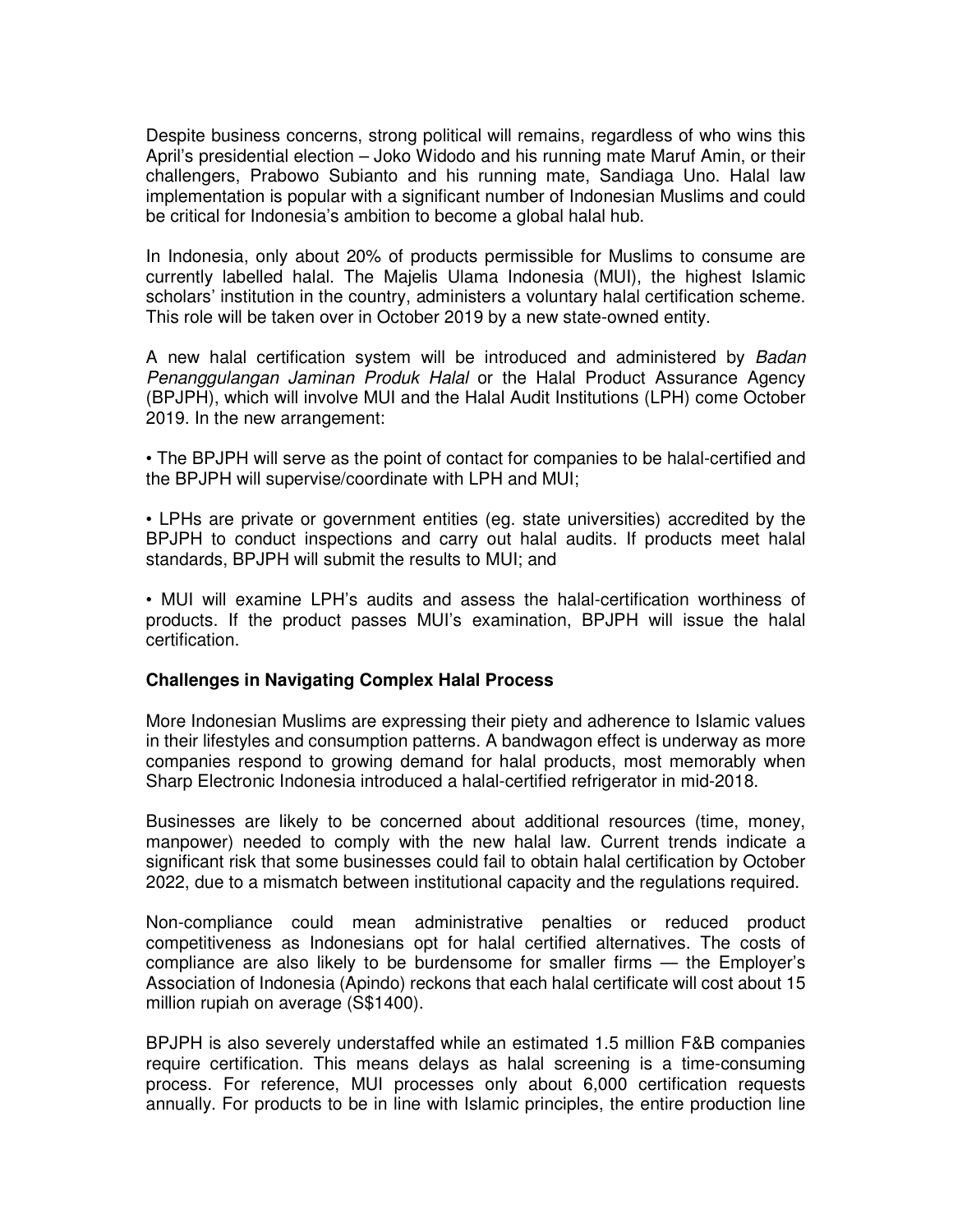(inputs, equipment, processing, storage, package, distribution) needs to be scrutinised, including lab-testing for alcohol residue and pork.

The process of navigating certification from BPJPH to MUI is also an additional complexity for businesses. To streamline the process, proposed regulations indicate that products certified by overseas halal agencies only need to be registered at BPJPH before circulation.

This is good news for importers, but domestic producers that fail to get certification by 2022 could become less competitive than imports.

Nonetheless, the convergence of political and economic interests is translating into strong political will to implement the new halal law. Indeed, the vice-presidential candidate and running mate of Jokowi, Maruf Amin, who is also the chairman of MUI, recently re-affirmed support for compulsory halal certification in 2019 at an international halal expo, asserting that he will push for the law's implementation.

#### **Impact on Presidential Election**

In the context of the upcoming presidential race in April, the implementation of the halal law on consumer products and related services will burnish the Islamic credentials of the Jokowi camp. According to a recent poll by Poltracking Indonesia, 58.5% of voters will consider the religious credentials of potential presidential and vicepresidential candidates.

Jokowi's choice of Maruf Amin as his VP candidate is a pragmatic realisation of the political reality that candidates cannot afford to ignore their Islamic credentials. If Prabowo Subianto wins the presidential election, his governing coalition will be built on a narrower base compared to Jokowi as Prabowo's coalition comprises a smaller number of allied parties.

Backpedalling on halal law implementation will cost him political capital which he cannot afford. Thus, political and economic indicators suggest that Indonesia will stick to the timetable for implementation in October 2019.

All factors considered, it is unlikely that Indonesia's new halal law will be delayed in its roll-out. If BPJPH remains ill-prepared to execute its mandate even if proposed government regulations are simplified and made more efficient, businesses need to adapt to the new political and economic reality. But BPJPH must live up to its role as the effective regulator and enabler of the new halal law.

Businesses should be prepared for potential disruption to non-halal inventory and account for delays and costs in obtaining halal certificates. In the longer term, halal certification is a step forward for Indonesia as it positions itself to be a global halal hub. Economically, compulsory halal certification may allow Indonesia to leverage its market size to become a global halal hub and reap the dividends of the estimated US\$1.4 trillion (S\$1.9 trillion) global halal food industry. Like Sharp Electronic Indonesia, there are opportunities in disruption to tap into growing demand for halal products.